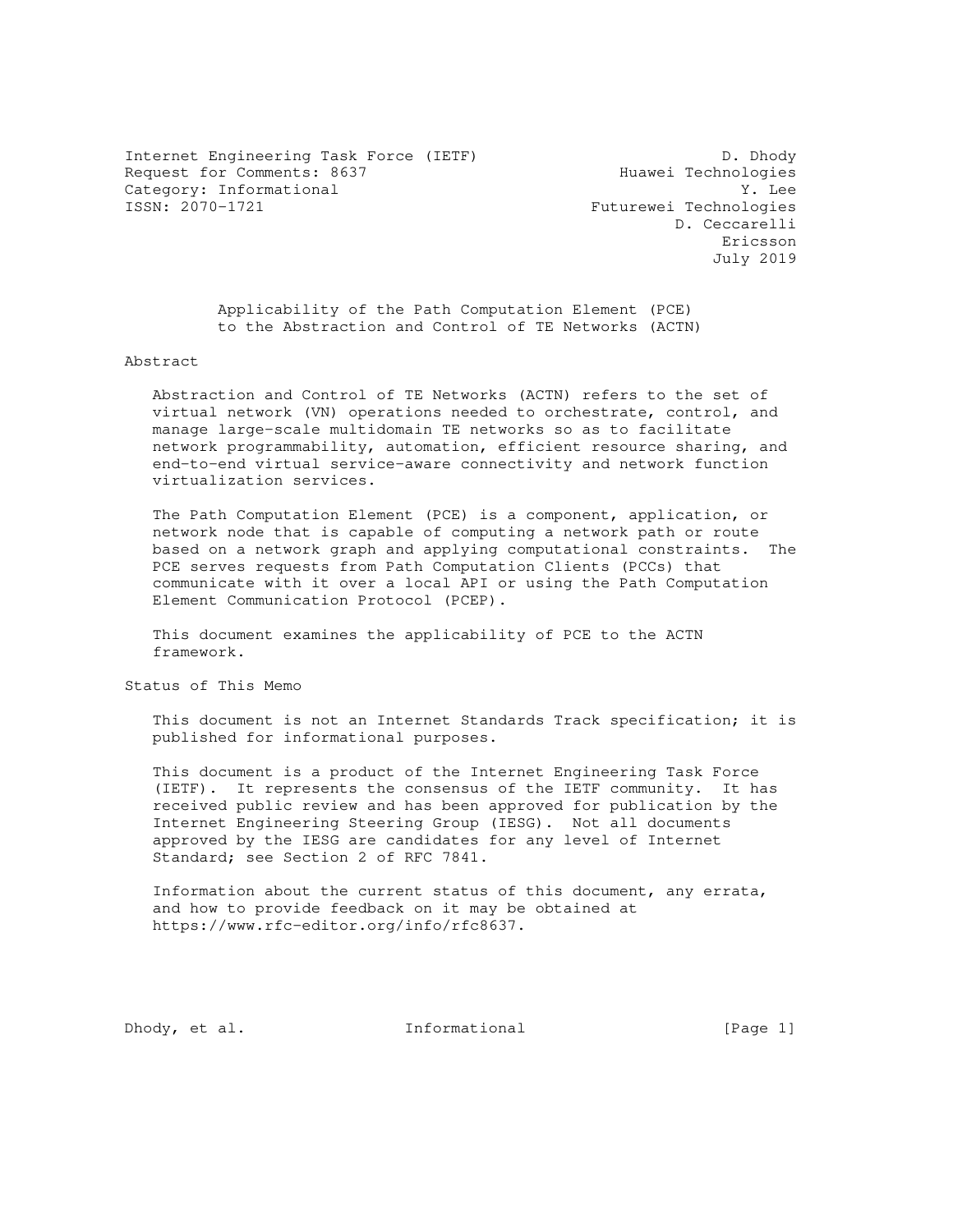## Copyright Notice

 Copyright (c) 2019 IETF Trust and the persons identified as the document authors. All rights reserved.

 This document is subject to BCP 78 and the IETF Trust's Legal Provisions Relating to IETF Documents

 (https://trustee.ietf.org/license-info) in effect on the date of publication of this document. Please review these documents carefully, as they describe your rights and restrictions with respect to this document. Code Components extracted from this document must include Simplified BSD License text as described in Section 4.e of the Trust Legal Provisions and are provided without warranty as described in the Simplified BSD License.

Table of Contents

|             |                                                      | 2  |
|-------------|------------------------------------------------------|----|
| 2.          |                                                      | 3  |
|             | 2.1. Path Computation Element (PCE)                  | 3  |
|             | 2.1.1. Role of PCE in SDN                            | 4  |
|             | 2.1.2. PCE in Multidomain and Multilayer Deployments | 4  |
|             | 2.1.3. Relationship to PCE-Based Central Control     | 5  |
|             | 2.2. Abstraction and Control of TE Networks (ACTN)   | 5  |
|             | 3.<br>Architectural Considerations                   | 7  |
|             | 3.1. Multidomain Coordination via Hierarchy          | 7  |
|             |                                                      | 8  |
|             |                                                      | 9  |
|             | 3.4. Virtual Service Coordination                    | 10 |
| 4.          | Interface Considerations                             | 10 |
| 5.          | Realizing ACTN with PCE (and PCEP)                   | 11 |
| 6.          |                                                      | 14 |
| $7_{\odot}$ |                                                      | 15 |
|             | 8.                                                   | 16 |
|             | Normative References<br>8.1.                         | 16 |
|             | 8.2. Informative References                          | 16 |
|             | Appendix A. Additional Information                   | 21 |
|             |                                                      | 21 |
|             | Authors' Addresses                                   | 22 |

#### 1. Introduction

 Abstraction and Control of TE Networks (ACTN) [RFC8453] refers to the set of virtual network (VN) operations needed to orchestrate, control, and manage large-scale multidomain TE networks so as to facilitate network programmability, automation, efficient resource sharing, and end-to-end virtual service-aware connectivity and network function virtualization services.

Dhody, et al. 1nformational [Page 2]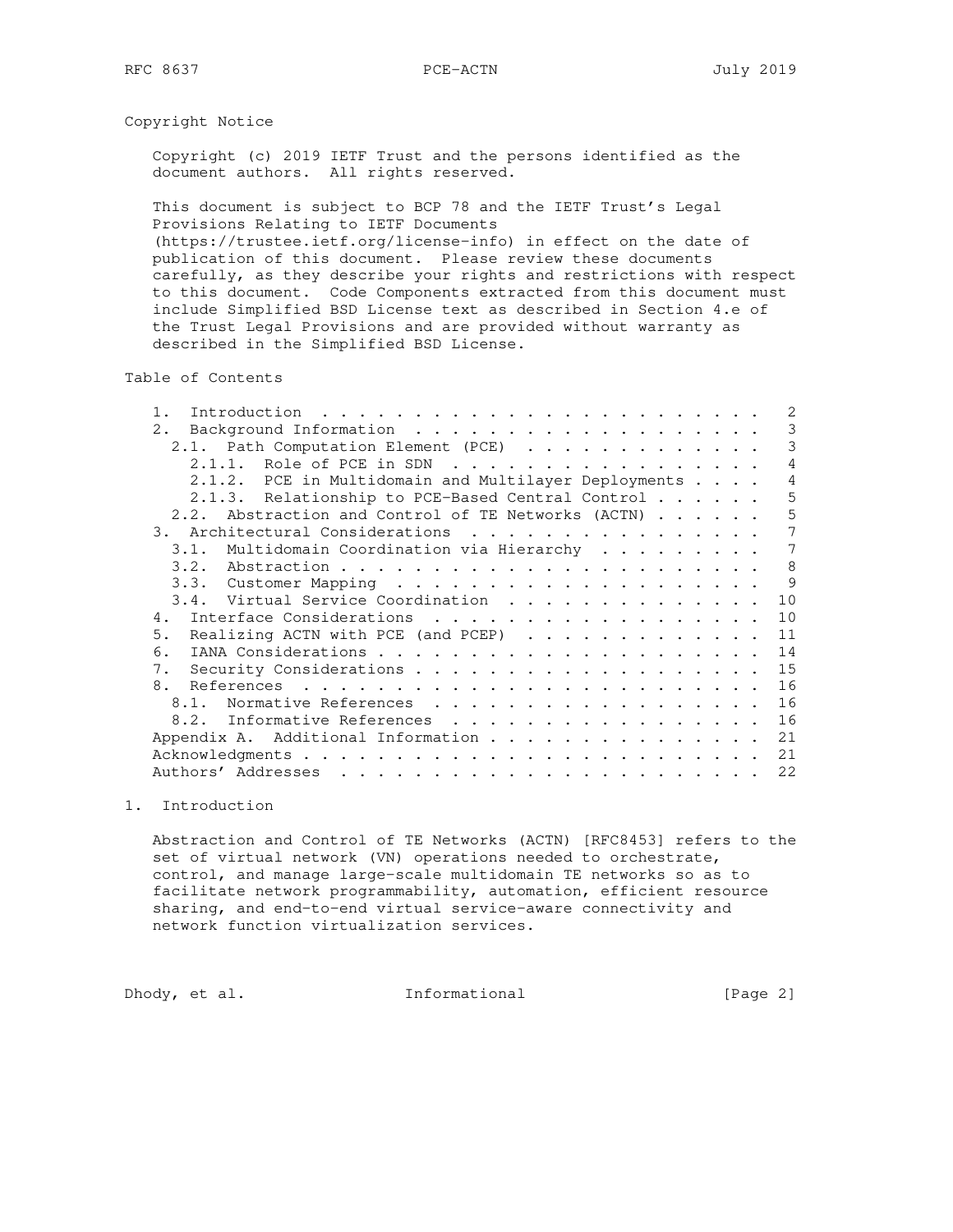The Path Computation Element (PCE) [RFC4655] is a component, application, or network node that is capable of computing a network path or route based on a network graph and applying computational constraints. The PCE serves requests from Path Computation Clients (PCCs) that communicate with it over a local API or using the Path Computation Element Communication Protocol (PCEP).

 This document examines the PCE and ACTN architecture and describes how PCE architecture is applicable to ACTN. It also lists the PCEP extensions that are needed to use PCEP as an ACTN interface. This document also identifies any gaps in PCEP that exist at the time of publication of this document.

 Further, ACTN, stateful Hierarchical PCE (H-PCE) [PCE-HPCE], and PCE as a central controller (PCECC) [RFC8283] are based on the same basic hierarchy framework and are thus compatible with each other.

- 2. Background Information
- 2.1. Path Computation Element (PCE)

 The Path Computation Element Communication Protocol (PCEP) [RFC5440] provides mechanisms for Path Computation Clients (PCCs) to request a Path Computation Element (PCE) [RFC4655] to perform path computations.

 The ability to compute shortest constrained TE LSPs in Multiprotocol Label Switching (MPLS) and Generalized MPLS (GMPLS) networks across multiple domains has been identified as a key motivation for PCE development.

 A stateful PCE [RFC8231] is capable of considering, for the purposes of path computation, not only the network state in terms of links and nodes (referred to as the Traffic Engineering Database or TED), but also the status of active services (previously computed paths), and currently reserved resources, stored in the Label Switched Paths Database (LSP-DB).

 [RFC8051] describes general considerations for a stateful PCE deployment and examines its applicability and benefits as well as its challenges and limitations through a number of use cases.

 [RFC8231] describes a set of extensions to PCEP to provide stateful control. A stateful PCE has access to not only the information carried by the network's Interior Gateway Protocol (IGP), but also the set of active paths and their reserved resources for its computations. The additional state allows the PCE to compute

Dhody, et al. 1nformational [Page 3]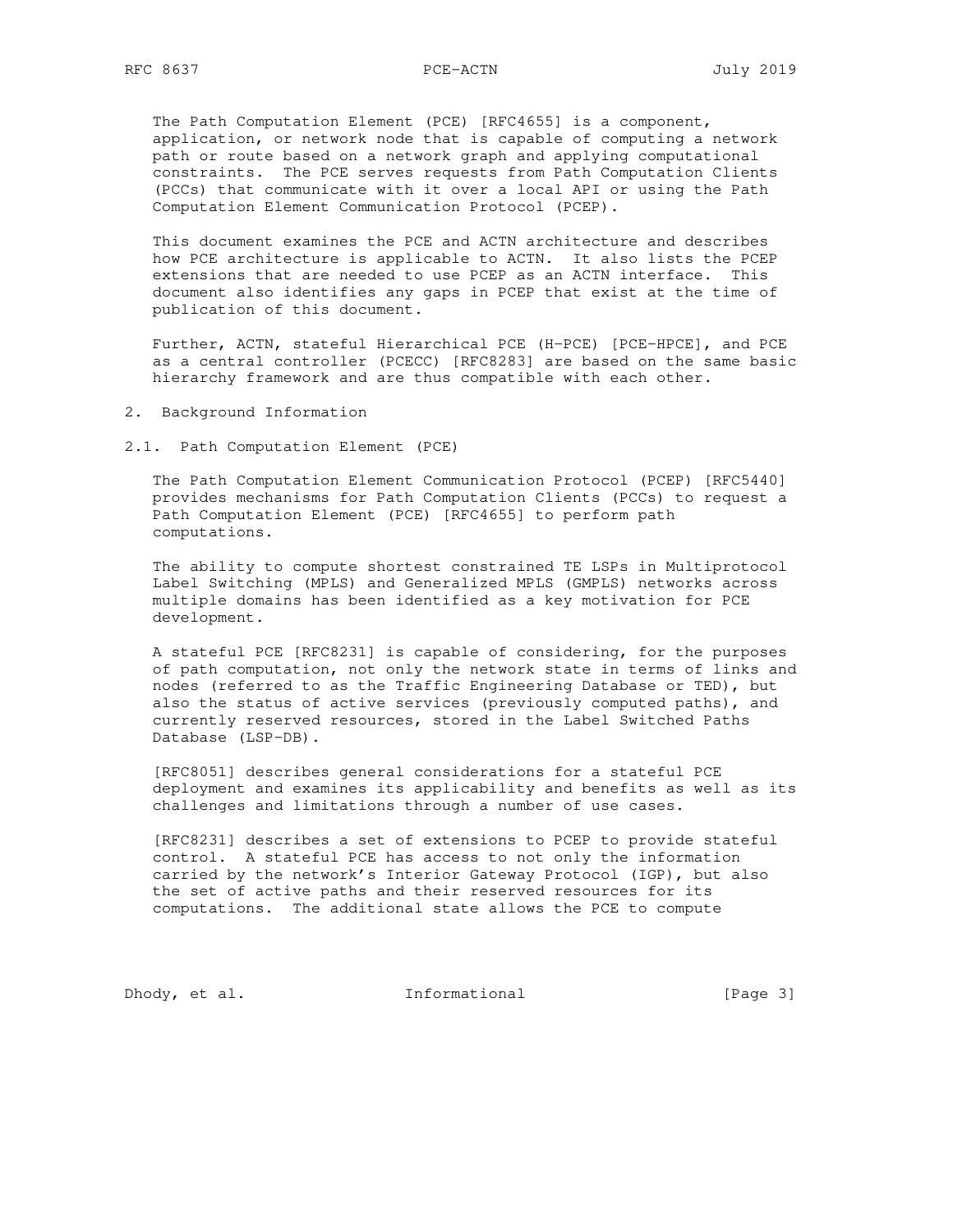constrained paths while considering individual LSPs and their interactions. [RFC8281] describes the setup, maintenance, and teardown of PCE-initiated LSPs under the stateful PCE model.

 [RFC8231] also describes the active stateful PCE. The active PCE functionality allows a PCE to reroute an existing LSP or make changes to the attributes of an existing LSP, or a PCC to delegate control of specific LSPs to a new PCE.

### 2.1.1. Role of PCE in SDN

 Software-Defined Networking (SDN) [RFC7149] refers to a separation between the control elements and the forwarding components so that software running in a centralized system, called a controller, can act to program the devices in the network to behave in specific ways. A required element in an SDN architecture is a component that plans how the network resources will be used and how the devices will be programmed. It is possible to view this component as performing specific computations to place flows within the network given knowledge of the availability of network resources, how other forwarding devices are programmed, and the way that other flows are routed. It is concluded in [RFC7399] that this is the same function that a PCE might offer in a network operated using a dynamic control plane. This is the function and purpose of a PCE, and the way that a PCE integrates into a wider network control system including SDN is presented in Application-Based Network Operation (ABNO) [RFC7491].

### 2.1.2. PCE in Multidomain and Multilayer Deployments

 Computing paths across large multidomain environments requires special computational components and cooperation between entities in different domains capable of complex path computation. The PCE provides an architecture and a set of functional components to address this problem space. A PCE may be used to compute end-to-end paths across multidomain environments using a per-domain path computation technique [RFC5152]. The Backward-Recursive PCE-based path computation (BRPC) mechanism [RFC5441] defines a PCE-based path computation procedure to compute interdomain-constrained MPLS and GMPLS TE networks. However, per-domain technique assumes that the sequence of domains to be crossed from source to destination is known, either fixed by the network operator or obtained by other means. BRPC can work best with a known domain sequence, and it will also work nicely with a small set of interconnected domains. However, it doesn't work well for a large set of interconnected domains.

Dhody, et al. 1nformational [Page 4]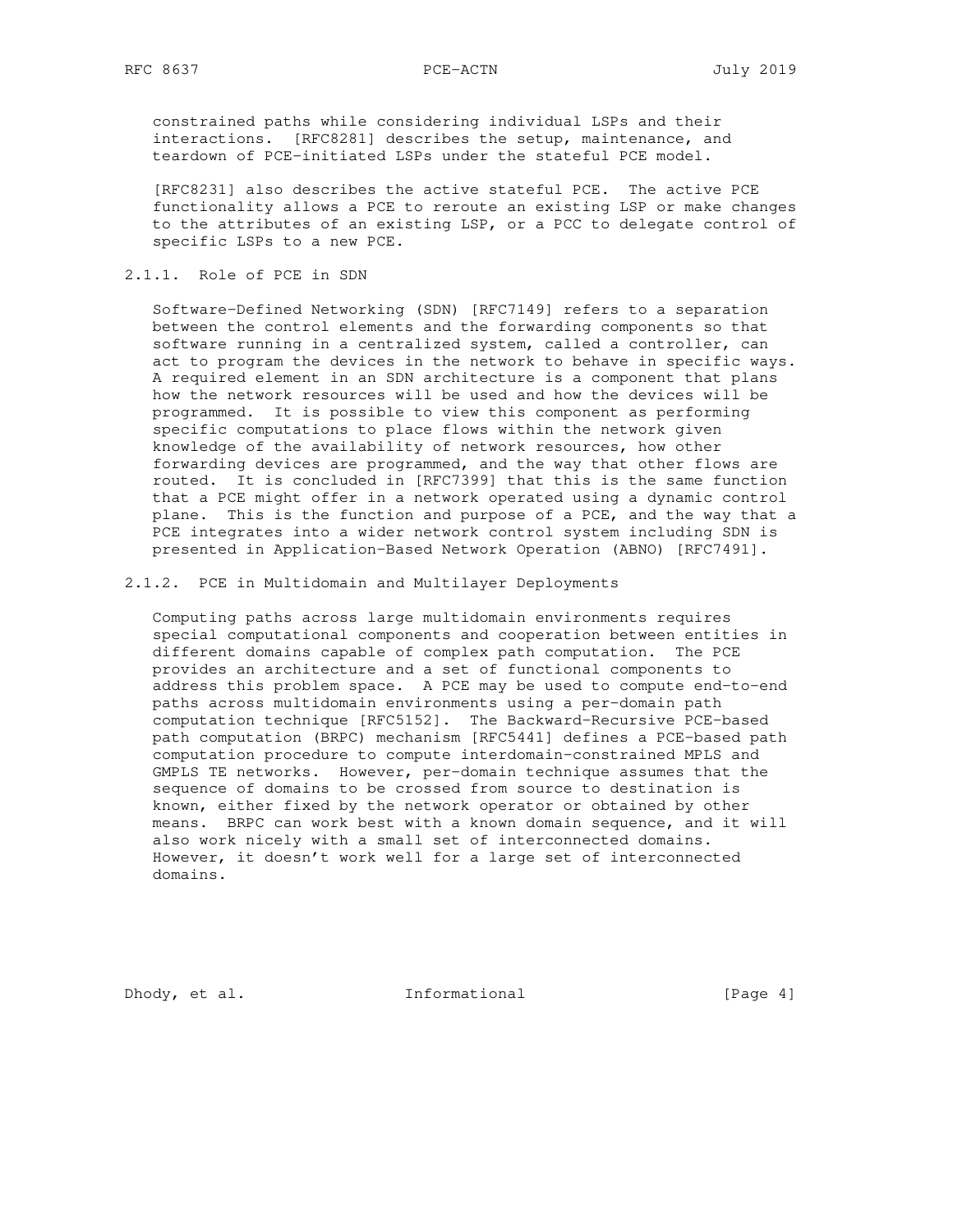[RFC6805] describes a Hierarchical PCE (H-PCE) architecture that can be used for computing end-to-end paths for interdomain MPLS Traffic Engineering (TE) and GMPLS Label Switched Paths (LSPs) when the domain sequence is not known. Within the Hierarchical PCE (H-PCE) architecture, the Parent PCE (P-PCE) is used to compute a multidomain path based on the domain connectivity information. A Child PCE (C-PCE) may be responsible for a single domain or multiple domains; it is used to compute the intradomain path based on its domain topology information.

 [PCE-HPCE] states the considerations for stateful PCEs in Hierarchical PCE architecture. In particular, the behavior changes and adds to the existing stateful PCE mechanisms (including PCE initiated LSP setup and active PCE usage) in the context of networks using the H-PCE architecture.

 [RFC5623] describes a framework for applying the PCE-based architecture to interlayer (G)MPLS TE. It provides suggestions for the deployment of PCE in support of multilayer networks. It also describes the relationship between PCE and a functional component in charge of the control and management of the Virtual Network Topology (VNT) [RFC5212] called the VNT Manager (VNTM).

2.1.3. Relationship to PCE-Based Central Control

 [RFC8283] introduces the architecture for PCE as a central controller (PCECC); it further examines the motivations and applicability for PCEP as a southbound interface (SBI) and introduces the implications for the protocol. Section 2.1.3 of [RFC8283] describes a hierarchy of PCE-based controllers as per the PCE Hierarchy Framework defined in [RFC6805].

2.2. Abstraction and Control of TE Networks (ACTN)

 [RFC8453] describes the high-level ACTN requirements and the architecture model for ACTN, including the entities Customer Network Controller (CNC), Multidomain Service Coordinator (MDSC), and Provisioning Network Controller (PNC) and their interfaces.

 The ACTN reference architecture is shown in Figure 1, which is reproduced here from [RFC8453] for convenience. [RFC8453] remains the definitive reference for the ACTN architecture. As depicted in Figure 1, the ACTN architecture identifies a three-tier hierarchy.

Dhody, et al. 1nformational [Page 5]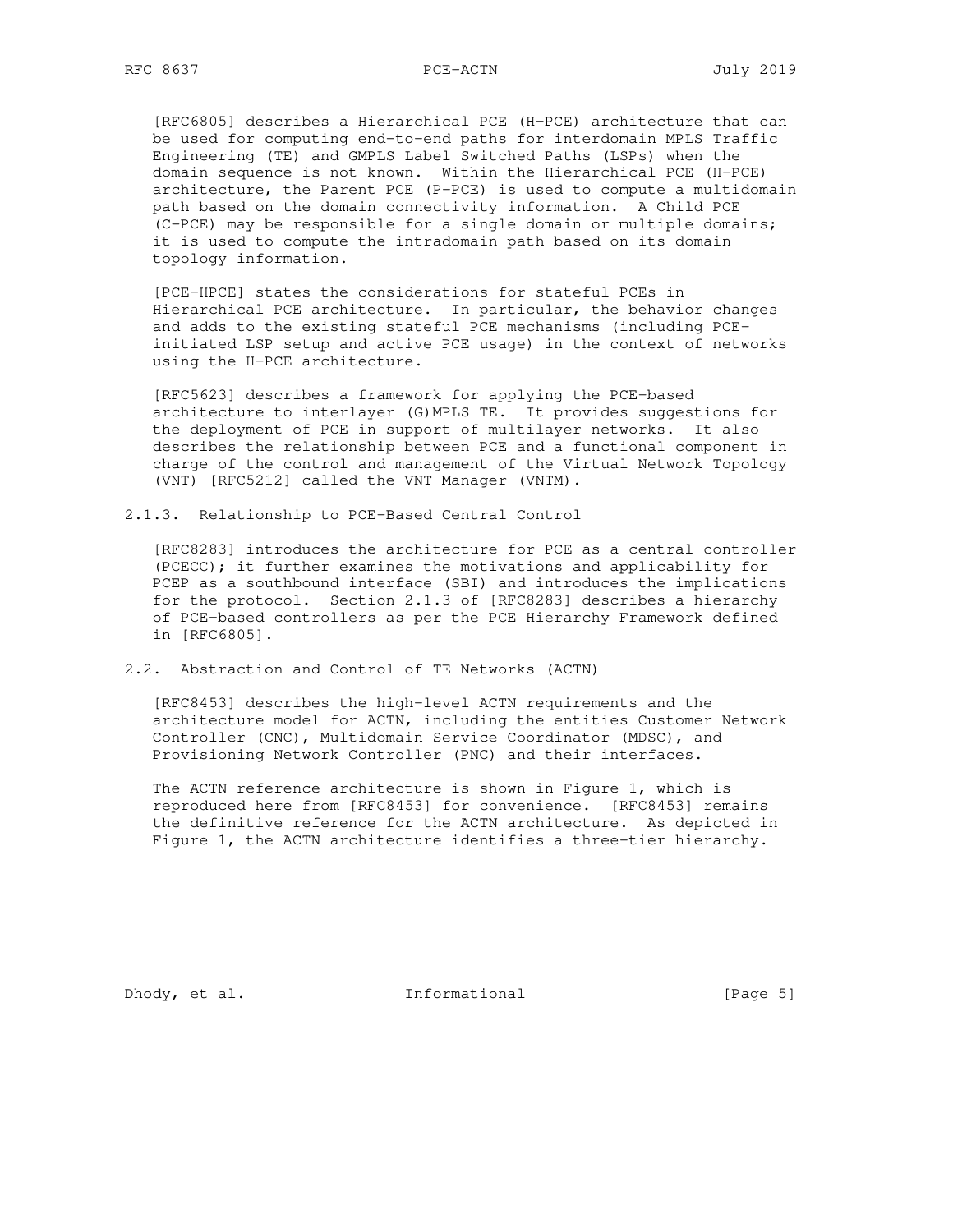

 CMI - (CNC-MDSC Interface) MPI - (MDSC-PNC Interface) SBI - (Southbound Interface)

## Figure 1: ACTN Hierarchy

 There are two interfaces with respect to the MDSC: one north of the MDSC (the CNC-MDSC Interface (CMI)), and one south (the MDSC-PNC Interface (MPI)). A hierarchy of MDSCs is possible with a recursive MPI interface.

[RFC8454] provides an information model for ACTN interfaces.

Dhody, et al. 1nformational [Page 6]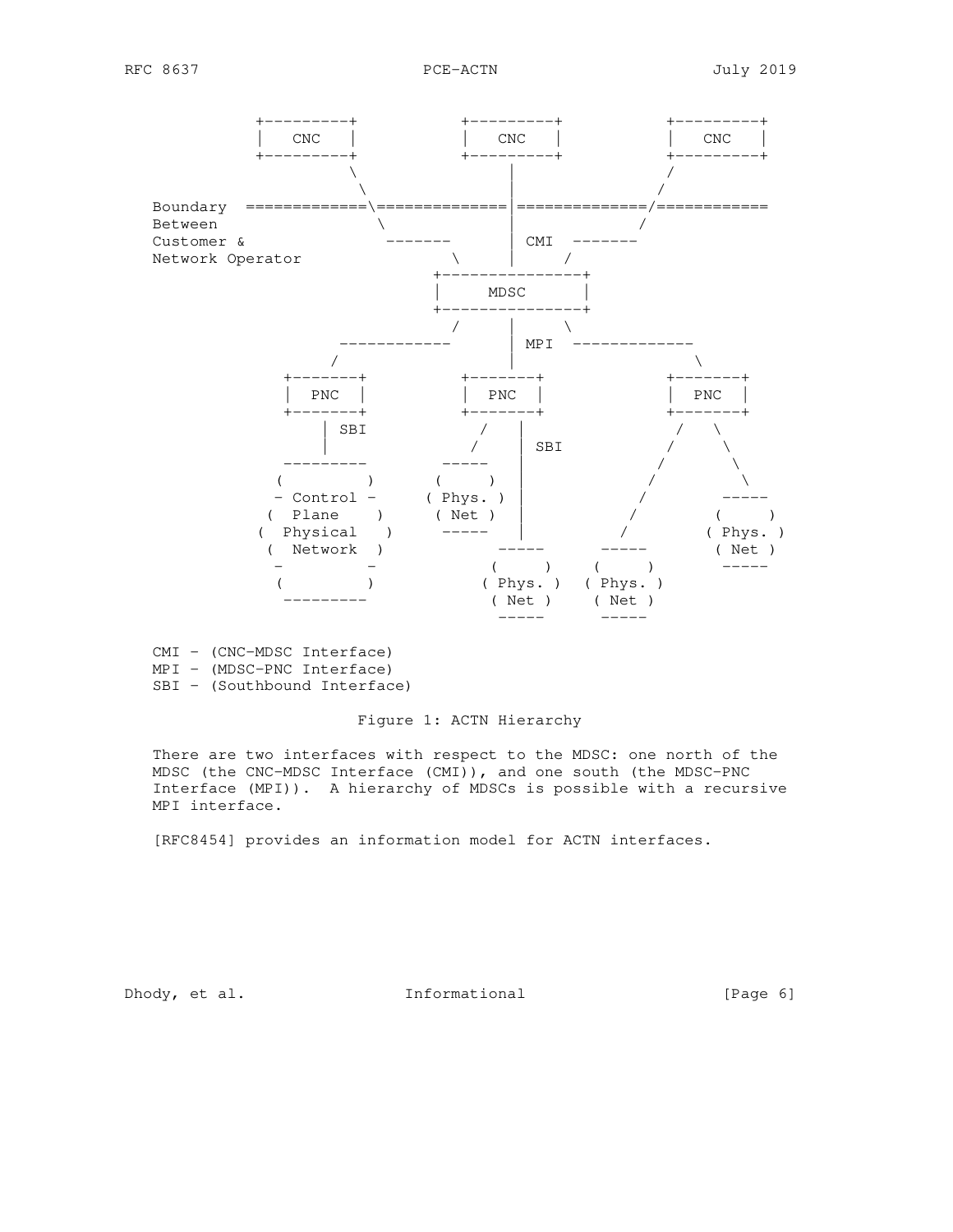3. Architectural Considerations

 The ACTN architecture [RFC8453] is based on the hierarchy and recursiveness of controllers. It defines three types of controllers (depending on the functionalities they implement). The main functionalities are:

- o Multidomain coordination
- o Abstraction
- o Customer mapping/translation
- o Virtual service coordination

Section 3 of [RFC8453] describes these functions.

 It should be noted that this document lists all possible ways in which PCE could be used for each of the above functions, but all functions are not required to be implemented via PCE. Similarly, this document presents the ways in which PCEP could be used as the communications medium between functional components. Operators may choose to use the PCEP for multidomain coordination via stateful H-PCE but alternatively use Network Configuration Protocol (NETCONF) [RFC6241], RESTCONF [RFC8040], or BGP - Link State (BGP-LS) [RFC7752] to get access to the topology and support abstraction function.

3.1. Multidomain Coordination via Hierarchy

 With the definition of domain being everything that is under the control of the single logical controller, as per [RFC8453], it is needed both to have a control entity that oversees the specific aspects of the different domains and to build a single abstracted end-to-end network topology in order to coordinate end-to-end path computation and path/service provisioning.

 The MDSC in ACTN framework realizes this function by coordinating the per-domain PNCs in a hierarchy of controllers. It also needs to detach from the underlying network technology and express customer concerns by business needs.

 [RFC6805] and [PCE-HPCE] describe a hierarchy of PCEs with the Parent PCE coordinating multidomain path computation function between Child PCEs. It is easy to see how these principles align, and thus how the stateful H-PCE architecture can be used to realize ACTN.

Dhody, et al. Informational [Page 7]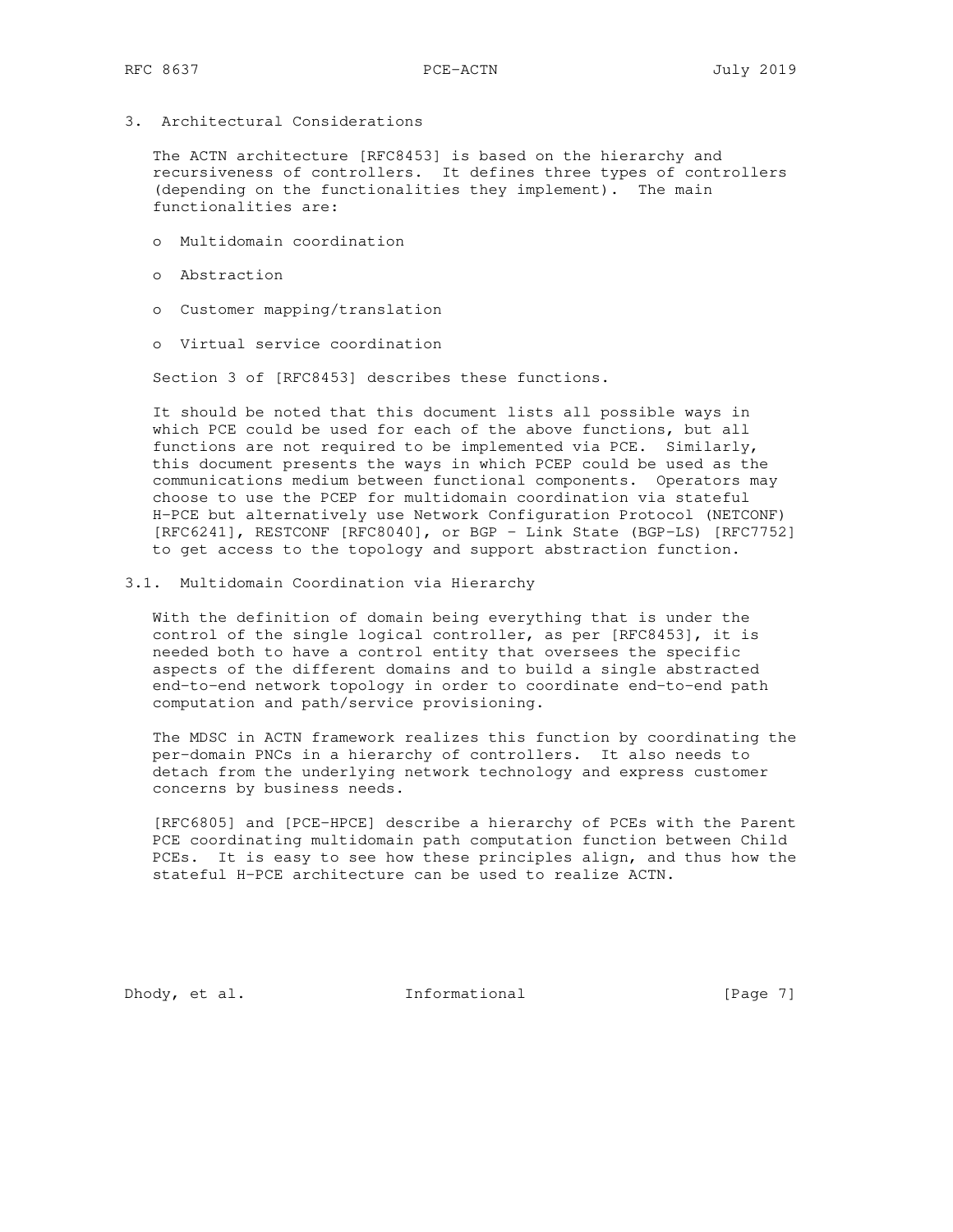The per-domain stitched LSP in the Hierarchical stateful PCE architecture, described in Section 3.3.1 of [PCE-HPCE], is well suited for multidomain coordination function. This includes domain sequence selection, End-to-End (E2E) path computation, and controller-initiated (PCE-initiated) path setup and reporting. This is also applicable to multilayer coordination in case of IP+optical networks.

 [PCE-STATE-SYNC] describes the procedures to allow a stateful communication between PCEs for various use cases. The procedures and extensions are also applicable to Child and Parent PCE communication and are thus useful for ACTN as well.

## 3.2. Abstraction

 To realize ACTN, an abstracted view of the underlying network resources needs to be built. This includes global network-wide abstracted topology based on the underlying network resources of each domain. This also includes abstract topology created as per the customer service connectivity requests and represented as a VN slice allocated to each customer.

 In order to compute and provide optimal paths, PCEs require an accurate and timely Traffic Engineering Database (TED). Traditionally, this TED has been obtained from a link-state (LS) routing protocol supporting traffic engineering extensions. PCE may construct its TED by participating in the IGP ([RFC3630] and [RFC5305] for MPLS-TE; [RFC4203] and [RFC5307] for GMPLS). An alternative is offered by BGP-LS [RFC7752].

 In case of H-PCE [RFC6805], the Parent PCE needs to build the domain topology map of the child domains and their interconnectivity. [RFC6805] and [PCE-INTER-AREA] suggest that BGP-LS could be used as a "northbound" TE advertisement from the Child PCE to the Parent PCE.

 [PCEP-LS] proposes another approach for learning and maintaining the Link-State and TE information as an alternative to IGPs and BGP flooding, using PCEP itself. The Child PCE can use this mechanism to transport Link-State and TE information from Child PCE to a Parent PCE using PCEP.

 In ACTN, there is a need to control the level of abstraction based on the deployment scenario and business relationship between the controllers. The mechanism used to disseminate information from the PNC (Child PCE) to the MDSC (Parent PCE) should support abstraction. [RFC8453] describes a few alternative approaches of abstraction. The resulting abstracted topology can be encoded using the PCEP-LS mechanisms [PCEP-LS] and its optical network extension

Dhody, et al. 1nformational [Page 8]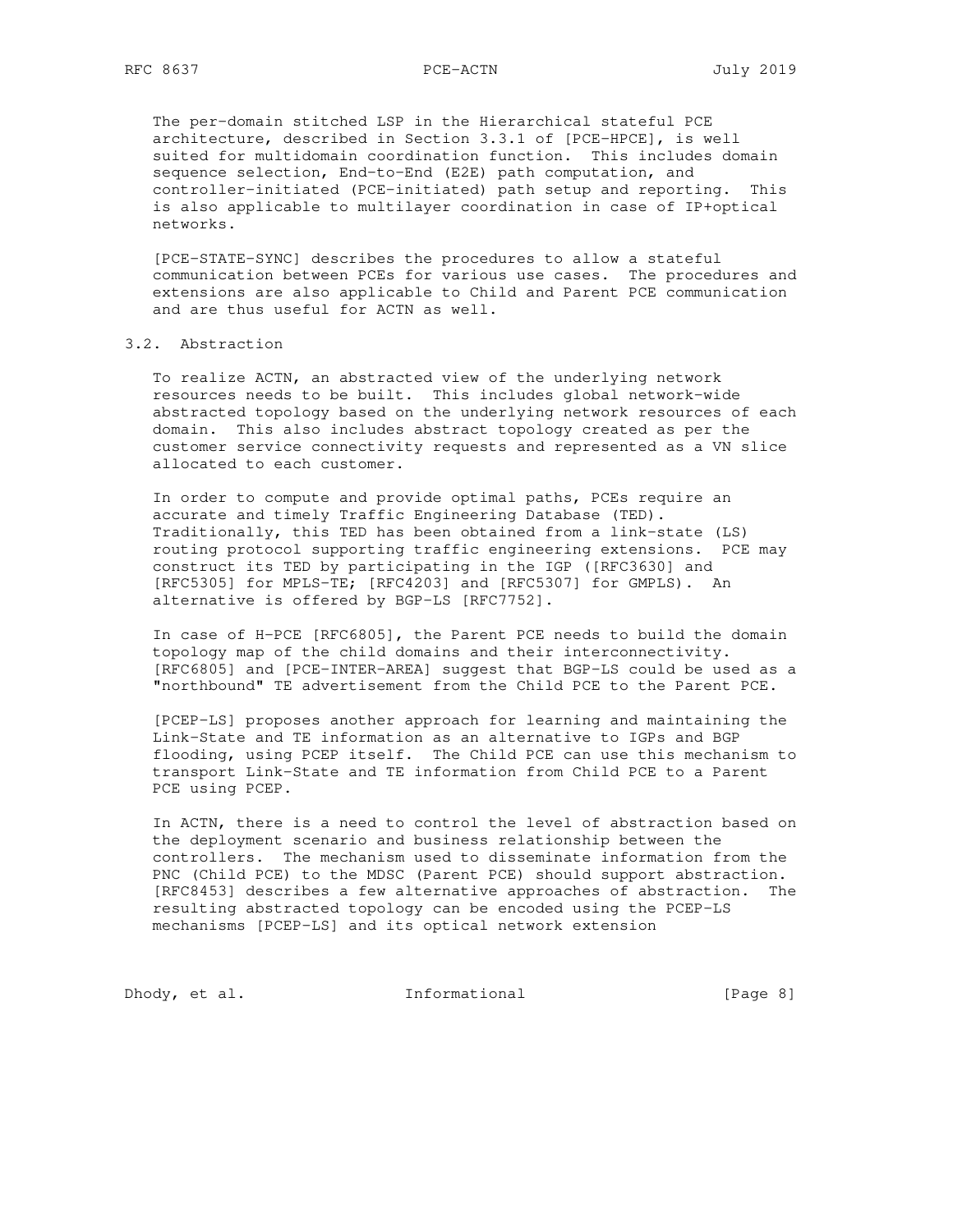[PCEP-OPTICAL]. PCEP-LS is an attractive option when the operator would wish to have a single control-plane protocol (PCEP) to achieve ACTN functions.

 [RFC8453] discusses two ways to build abstract topology from an MDSC standpoint with interaction with PNCs. The primary method is called automatic generation of abstract topology by configuration. With this method, automatic generation is based on the abstraction/ summarization of the whole domain by the PNC and its advertisement on the MPI. The secondary method is called on-demand generation of supplementary topology via Path Compute Request/Reply. This method may be needed to obtain further complementary information such as potential connectivity from Child PCEs in order to facilitate an end to-end path provisioning. PCEP is well suited to support both methods.

## 3.3. Customer Mapping

 In ACTN, there is a need to map customer virtual network (VN) requirements into a network provisioning request to the PNC. That is, the customer requests/commands are mapped by the MDSC into network provisioning requests that can be sent to the PNC. Specifically, the MDSC provides mapping and translation of a customer's service request into a set of parameters that are specific to a network type and technology such that the network configuration process is made possible.

 [RFC8281] describes the setup, maintenance, and teardown of PCE initiated LSPs under the stateful PCE model, without the need for local configuration on the PCC, thus allowing for a dynamic network that is centrally controlled and deployed. To instantiate or delete an LSP, the PCE sends the Path Computation LSP Initiate Request (PCInitiate) message to the PCC. As described in [PCE-HPCE], for interdomain LSP in Hierarchical PCE architecture, the initiation operations can be carried out at the Parent PCE. In this case, after Parent PCE finishes the E2E path computation, it can send the PCInitiate message to the Child PCE; the Child PCE further propagates the initiate request to the Label Switching Router (LSR). The customer request is received by the MDSC (Parent PCE), and, based on the business logic, global abstracted topology, network conditions, and local policy, the MDSC (Parent PCE) translates this into a per domain LSP initiation request that a PNC (Child PCE) can understand and act on. This can be done via the PCInitiate message.

 PCEP extensions for associating opaque policy between PCEP peer [ASSOC-POLICY] can be used.

Dhody, et al. 1nformational [Page 9]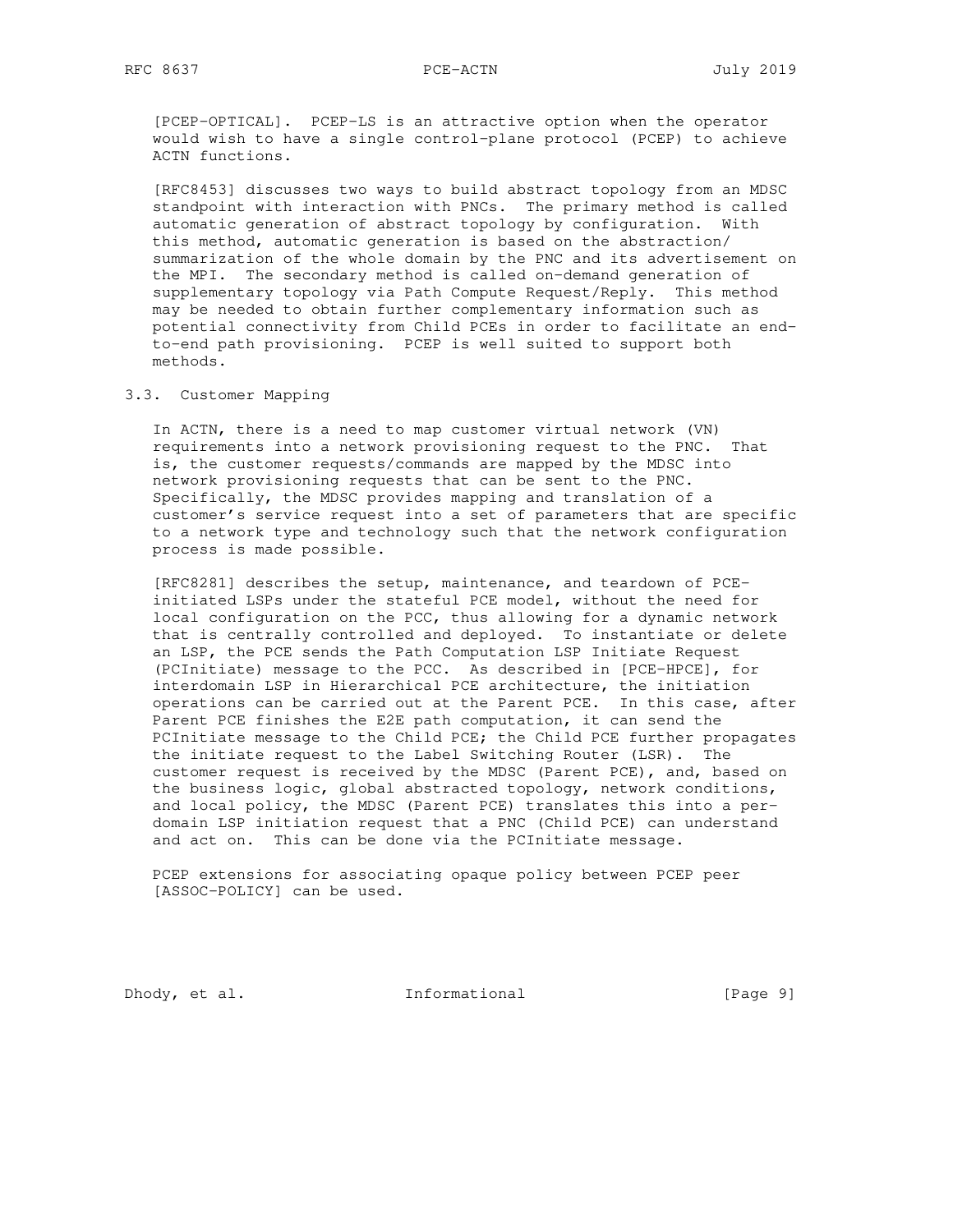# 3.4. Virtual Service Coordination

 Virtual service coordination function in ACTN incorporates customer service-related information into the virtual network service operations in order to seamlessly operate virtual networks while meeting customers' service requirements.

 [PCEP-VN] describes the need for associating a set of LSPs with a VN "construct" to facilitate VN operations in PCE architecture. This association allows the PCEs to identify which LSPs belong to a certain VN.

 This association based on VN is useful for various optimizations at the VN level, which can be applied to all the LSPs that are part of the VN slice. During path computation, the impact of a path for an LSP is compared against the paths of other LSPs in the VN. This is to ensure optimization and SLA attainment for the VN rather than for a single LSP. Similarly, during reoptimization, advanced path computation algorithms and optimization techniques can be considered for all the LSPs belonging to a VN/customer and optimize them all together.

4. Interface Considerations

 As per [RFC8453], to allow virtualization and multidomain coordination, the network has to provide open, programmable interfaces in which customer applications can create, replace, and modify virtual network resources and services in an interactive, flexible, and dynamic fashion while having no impact on other customers. The two ACTN interfaces are as follows:

- o The CNC-MDSC Interface (CMI) is an interface between a Customer Network Controller and a Multidomain Service Coordinator. It requests the creation of the network resources, topology, or services for the applications. The MDSC may also report potential network topology availability if queried for current capability from the Customer Network Controller.
- o The MDSC-PNC Interface (MPI) is an interface between a Multidomain Service Coordinator and a Provisioning Network Controller. It communicates the creation request, if required, of new connectivity of bandwidth changes in the physical network via the PNC. In multidomain environments, the MDSC needs to establish multiple MPIs, one for each PNC, as there are multiple PNCs responsible for its domain control.

Dhody, et al. 1nformational [Page 10]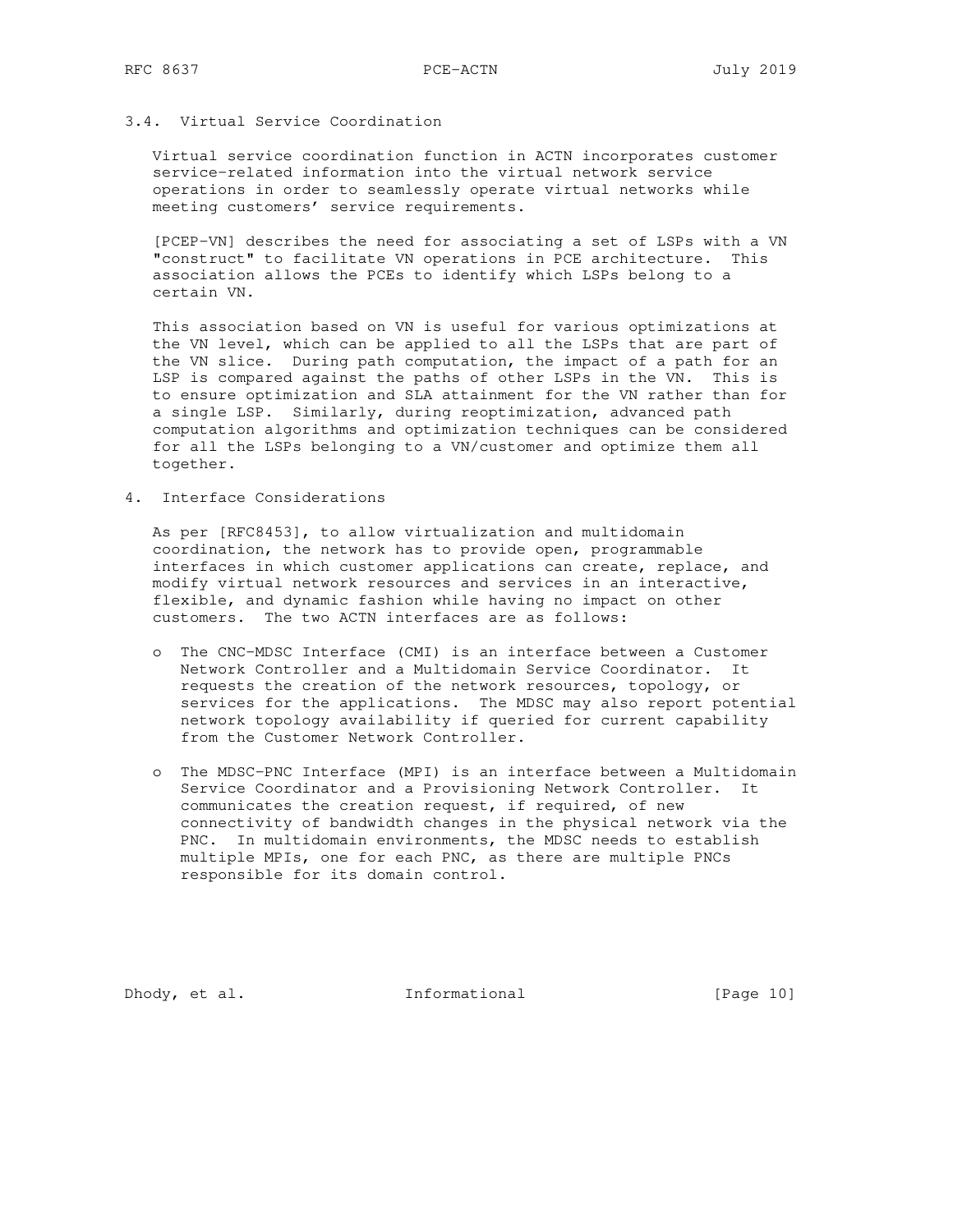In the case of a hierarchy of MDSCs, the MPI is applied recursively. From an abstraction point of view, the top-level MDSC, which interfaces the CNC, operates on a higher level of abstraction (i.e., less granular level) than the lower-level MDSCs.

 PCEP is especially suitable on the MPI as it meets the requirement and the functions as set out in the ACTN framework [RFC8453]. Its recursive nature is well suited via the multilevel hierarchy of PCE. PCEP can also be applied to the CMI as the CNC can be a path computation client while the MDSC can be a path computation server. Section 5 describes how PCE and PCEP could help realize ACTN on the MPI.

5. Realizing ACTN with PCE (and PCEP)

 As per the example in Figure 2, there are 4 domains, each with their own PNC and MDSC on top. The PNC and MDSC need PCE as an important function. The PNC (or Child PCE) already uses PCEP to communicate to the network device. It can utilize the PCEP as the MPI to communicate between controllers too.

Dhody, et al. Informational [Page 11]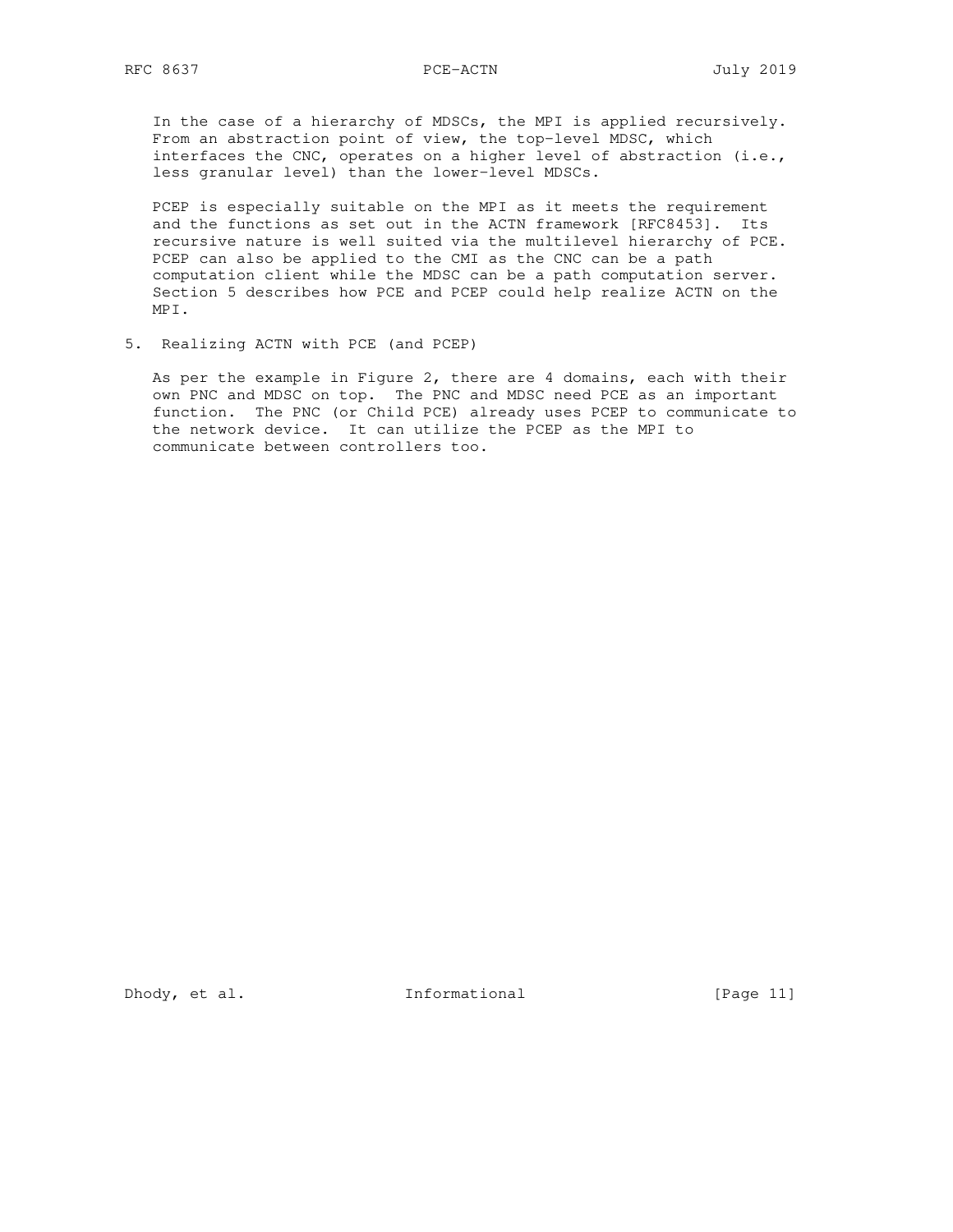

 MDSC -> Parent PCE PNC -> Child PCE  $MPI \rightarrow PCEP$ 

#### Figure 2: ACTN with PCE

 o Building Domain Topology at MDSC: PNC (or Child PCE) needs to have the TED to compute the path in its domain. As described in Section 3.2, it can learn the topology via IGP or BGP-LS. PCEP-LS is also a proposed mechanism to carry link state and traffic engineering information within PCEP. A mechanism to carry abstracted topology while hiding technology-specific information between PNC and MDSC is described in [PCEP-LS]. At the end of this step, the MDSC (or Parent PCE) has the abstracted topology from each of its PNCs (or Child PCE). This could be as simple as a domain topology map as described in [RFC6805], or it can have full topology information of all domains. The latter is not scalable, and thus, an abstracted topology of each domain interconnected by interdomain links is the most common case.

Dhody, et al. 10 Informational 10 [Page 12]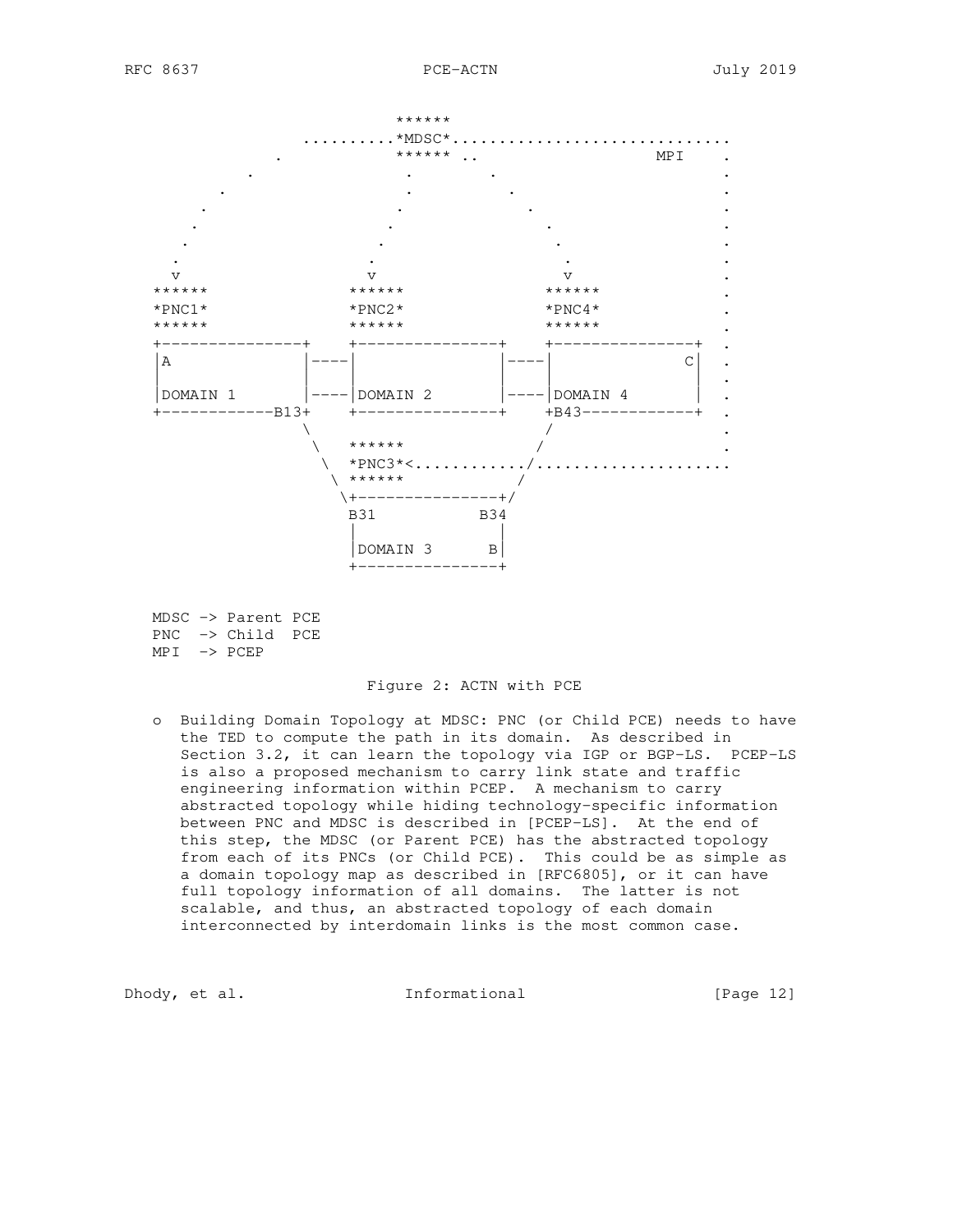- \* Topology Change: When the PNC learns of any topology change, the PNC needs to decide if the change needs to be notified to the MDSC. This is dependent on the level of abstraction between the MDSC and the PNC.
- o VN Instantiate: When an MDSC is requested to instantiate a VN, the minimal information that is required would be a VN identifier and a set of end points. Various path computation, setup constraints, and objective functions may also be provided. In PCE terms, a VN Instantiate can be considered as a set of paths belonging to the same VN. As described in Section 3.4 and [PCEP-VN], the VN association can help in identifying the set of paths that belong to a VN. The rest of the information, like the endpoints, constraints, and objective function (OF), is already defined in PCEP in terms of a single path.
	- \* Path Computation: As per the example in Figure 2, the VN instantiate requires two end-to-end paths between (A in Domain 1 to B in Domain 3) and (A in Domain 1 to C in Domain 4). The MDSC (or Parent PCE) triggers the end-to-end path computation for these two paths. MDSC can do path computation based on the abstracted domain topology that it already has, or it may use the H-PCE procedures (Section 3.1) using the PCReq and PCRep messages to get the end-to-end path with the help of the Child PCEs (PNC). Either way, the resultant E2E paths may be broken into per-domain paths.
	- \* A-B: (A-B13,B13-B31,B31-B)
	- \* A-C:  $(A-B13,B13-B31,B31-B34,B34-B43,B43-C)$
	- \* Per-Domain Path Instantiation: Based on the above path computation, MDSC can issue the path instantiation request to each PNC via PCInitiate message (see [PCE-HPCE] and [PCEP-VN]). A suitable stitching mechanism would be used to stitch these per-domain LSPs. One such mechanism is described in [PCE-INTERDOMAIN], where PCEP is extended to support stitching in stateful H-PCE context.
	- \* Per-Domain Path Report: Each PNC should report the status of the per-domain LSP to the MDSC via PCRpt message, as per the hierarchy of stateful PCEs ([PCE-HPCE]). The status of the end-to-end LSP (A-B and A-C) is made up when all the per-domain LSPs are reported up by the PNCs.
	- \* Delegation: It is suggested that the per-domain LSPs are delegated to respective PNCs so that they can control the path and attributes based on the conditions of each domain network.

Dhody, et al. 10 Informational 1999 [Page 13]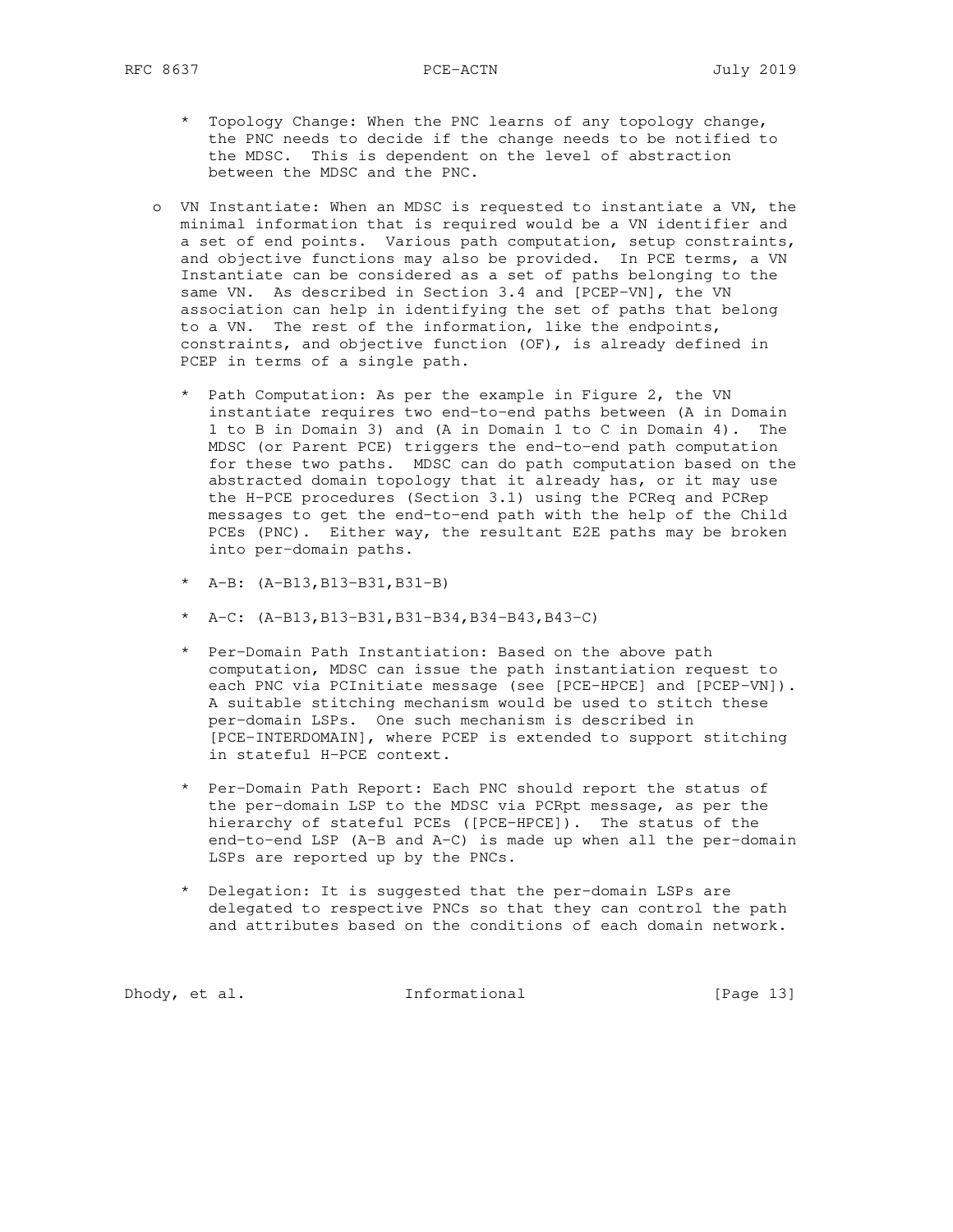- \* State Synchronization: The state needs to be synchronized between the Parent PCE and Child PCE. The mechanism described in [PCE-STATE-SYNC] can be used.
- o VN Modify: MDSC is requested to modify a VN, for example, the bandwidth for VN is increased. This may trigger path computation at MDSC as described in the previous step and can trigger an update to an existing per-intradomain path (via PCUpd message) or the creation (or deletion) of a per-domain path (via PCInitiate message). As described in [PCE-HPCE], this should be done in make-before-break fashion.
- o VN Delete: MDSC is requested to delete a VN, in this case, based on the E2E paths, and the resulting per-domain paths need to be removed (via PCInitiate message).
- o VN Update (based on network changes): Any change in the per-domain LSP is reported to the MDSC (via PCRpt message) as per [PCE-HPCE]. This may result in changes in the E2E path or VN status. This may also trigger a reoptimization leading to a new per-domain path, an update to an existing path, or the deletion of the path.
- o VN Protection: The VN protection/restoration requirements need to be applied to each E2E path as well as each per-domain path. The MDSC needs to play a crucial role in coordinating the right protection/restoration policy across each PNC. The existing protection/restoration mechanism of PCEP can be applied on each path.
	- o In case a PNC generates an abstract topology towards the MDSC, the PCInitiate/PCUpd messages from the MDSC to a PNC will contain a path with abstract nodes and links. A PNC would need to take that as an input for path computation to get a path with physical nodes and links. Similarly, a PNC would convert the path received from the device (with physical nodes and links) into an abstract path (based on the abstract topology generated before with abstract nodes and links) and report it to the MDSC.
- 6. IANA Considerations

This document has no IANA actions.

Dhody, et al. 1nformational [Page 14]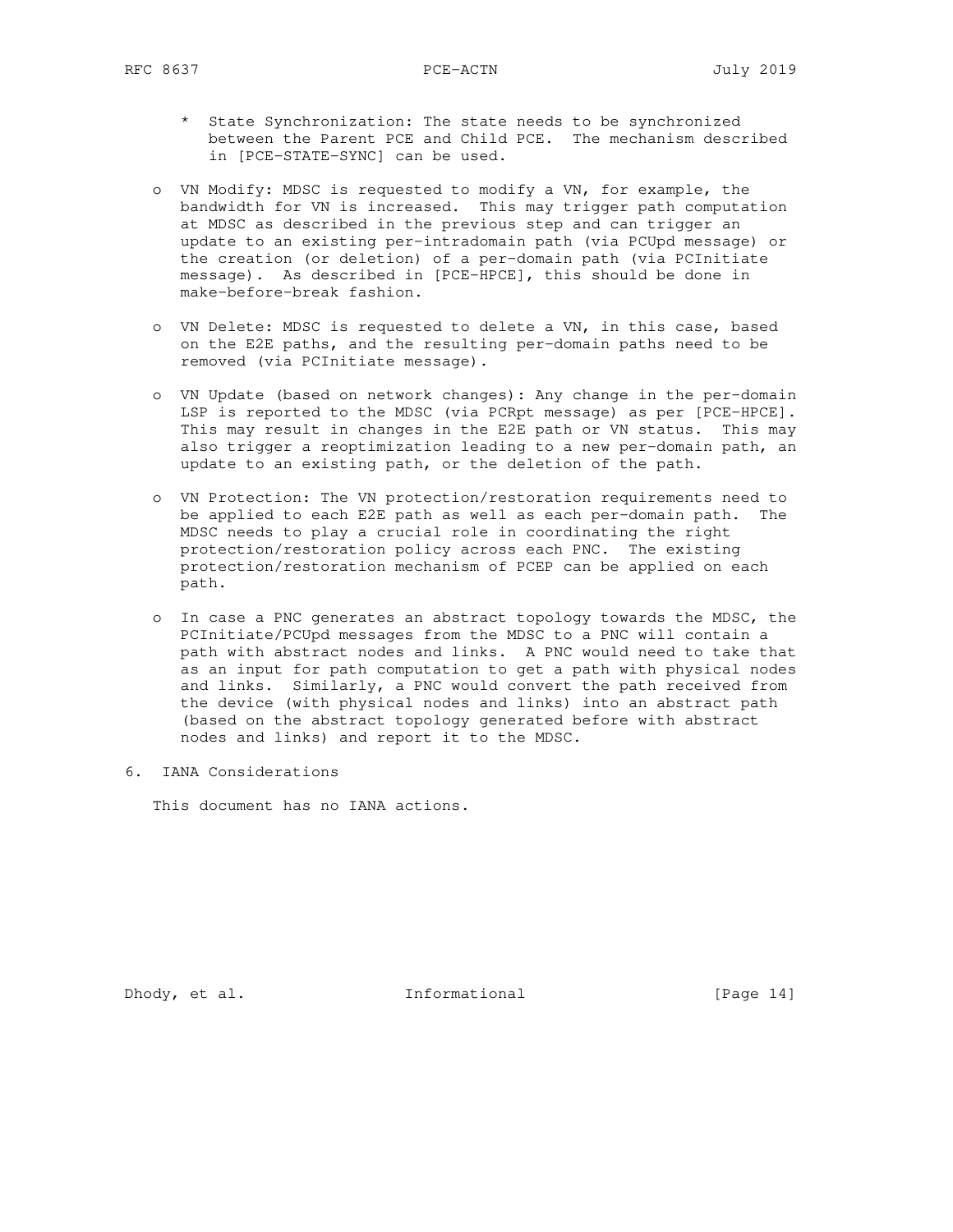#### 7. Security Considerations

 Various security considerations for PCEP are described in [RFC5440] and [RFC8253]. Security considerations as stated in Sections 10.1, 10.6, and 10.7 of [RFC5440] continue to apply on PCEP when used as an ACTN interface. Further, this document lists various extensions of PCEP that are applicable; each of them specify various security considerations that continue to apply here.

 The ACTN framework described in [RFC8453] defines key components and interfaces for managed traffic-engineered networks. It also lists various security considerations such as request and control of resources, confidentially of the information, and availability of function, which should be taken into consideration.

 As per [RFC8453], securing the request and control of resources, confidentiality of the information, and availability of function should all be critical security considerations when deploying and operating ACTN platforms. From a security and reliability perspective, ACTN may encounter many risks such as malicious attack and rogue elements attempting to connect to various ACTN components (with PCE being one of them). Furthermore, some ACTN components represent a single point of failure and threat vector, and must also manage policy conflicts and eavesdropping of communication between different ACTN components. [RFC8453] further states that all protocols used to realize the ACTN framework should have rich security features, and customer, application, and network data should be stored in encrypted data stores. When PCEP is used as an ACTN interface, the security of PCEP provided by Transport Layer Security (TLS) [RFC8253], as per the recommendations and best current practices in [RFC7525] (unless explicitly set aside in [RFC8253]), is used.

 As per [RFC8453], regarding the MPI, a PKI-based mechanism is suggested, such as building a TLS or HTTPS connection between the MDSC and PNCs, to ensure trust between the physical network layer control components and the MDSC. Which MDSC the PNC exports topology information to, and the level of detail (full or abstracted), should also be authenticated, and specific access restrictions and topology views should be configurable and/or policy based. When PCEP is used in MPI, the security functions, as per [RFC8253], are used to fulfill these requirements.

 As per [RFC8453], regarding the CMI, suitable authentication and authorization of each CNC connecting to the MDSC will be required. If PCEP is used in CMI, the security functions, as per [RFC8253], can be used to support peer authentication, message encryption, and integrity checks.

Dhody, et al. Informational [Page 15]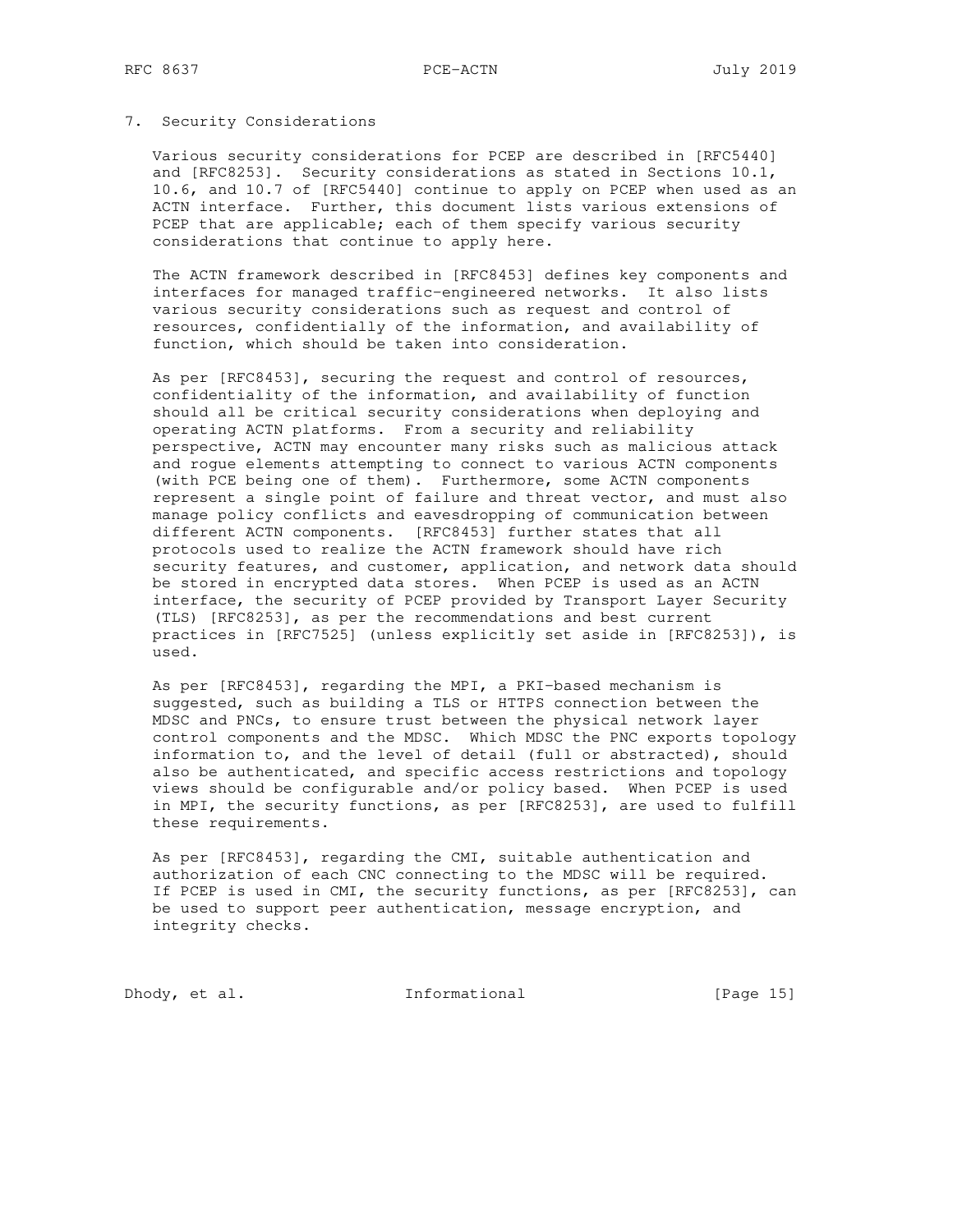## 8. References

- 8.1. Normative References
	- [RFC4655] Farrel, A., Vasseur, J., and J. Ash, "A Path Computation Element (PCE)-Based Architecture", RFC 4655, DOI 10.17487/RFC4655, August 2006, <https://www.rfc-editor.org/info/rfc4655>.
	- [RFC5440] Vasseur, JP., Ed. and JL. Le Roux, Ed., "Path Computation Element (PCE) Communication Protocol (PCEP)", RFC 5440, DOI 10.17487/RFC5440, March 2009, <https://www.rfc-editor.org/info/rfc5440>.
	- [RFC6805] King, D., Ed. and A. Farrel, Ed., "The Application of the Path Computation Element Architecture to the Determination of a Sequence of Domains in MPLS and GMPLS", RFC 6805, DOI 10.17487/RFC6805, November 2012, <https://www.rfc-editor.org/info/rfc6805>.
	- [RFC8453] Ceccarelli, D., Ed. and Y. Lee, Ed., "Framework for Abstraction and Control of TE Networks (ACTN)", RFC 8453, DOI 10.17487/RFC8453, August 2018, <https://www.rfc-editor.org/info/rfc8453>.

## 8.2. Informative References

[ASSOC-POLICY]

 Litkowski, S., Sivabalan, S., Tantsura, J., Hardwick, J., and M. Negi, "Path Computation Element communication Protocol extension for associating Policies and LSPs", Work in Progress, draft-ietf-pce-association-policy-05, February 2019.

 [EXP] Casellas, R., Vilalta, R., Martinez, R., Munoz, R., Zheng, H., and Y. Lee, "Experimental Validation of the ACTN architecture for flexi-grid optical networks using Active Stateful Hierarchical PCEs", 19th International Conference on Transparent Optical Networks (ICTON), DOI 10.5281/zenodo.832904, July 2017, <https://zenodo.org/record/832904>.

[PCE-HPCE]

 Dhody, D., Lee, Y., Ceccarelli, D., Shin, J., and D. King, "Hierarchical Stateful Path Computation Element (PCE).", Work in Progress, draft-ietf-pce-stateful-hpce-10, June 2019.

Dhody, et al. Informational [Page 16]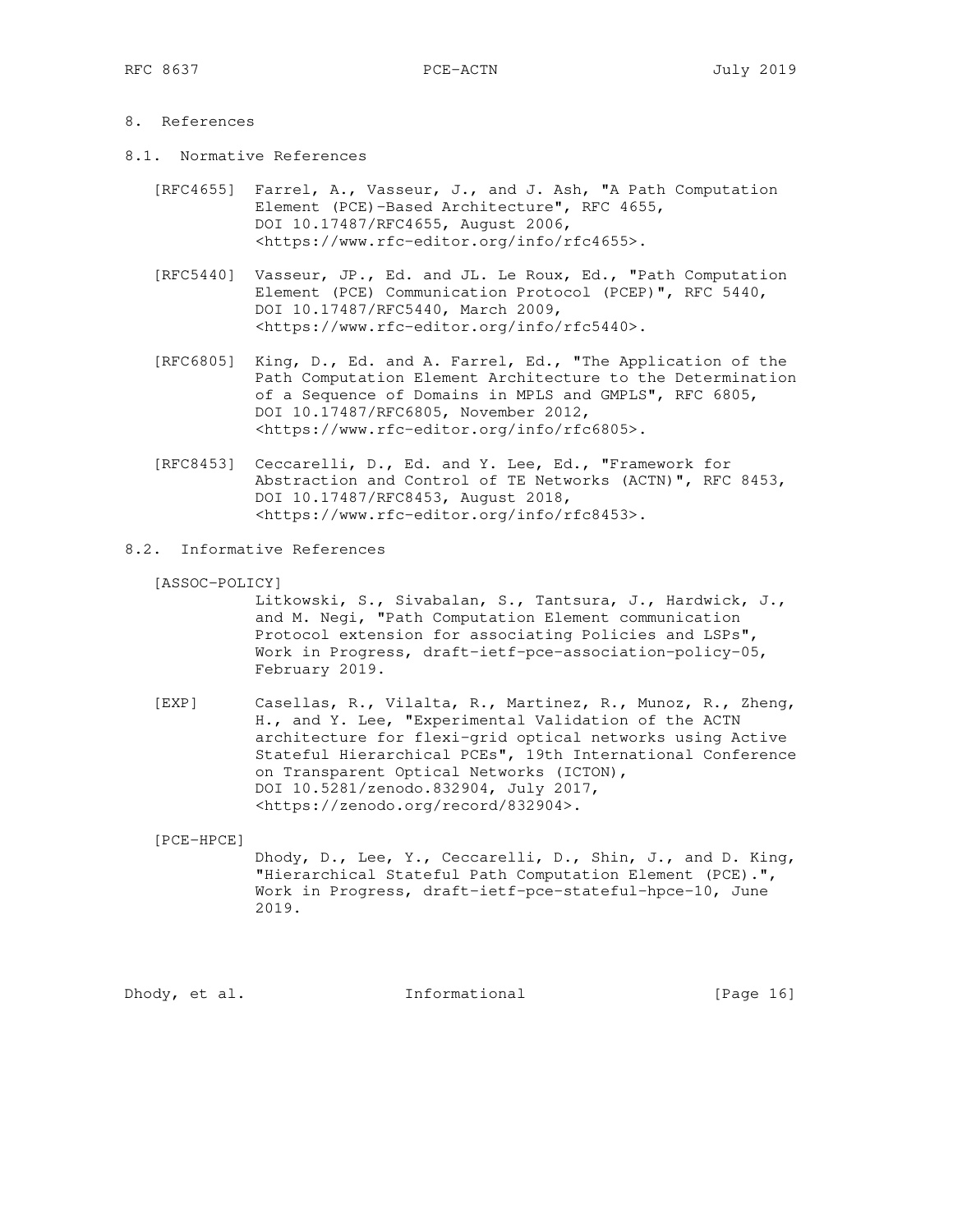[PCE-INTER-AREA] King, D. and H. Zheng, "Applicability of the Path Computation Element to Interarea and Inter-AS MPLS and GMPLS Traffic Engineering", Work in Progress, draft-ietf-pce-inter-area-as-applicability-07, December 2018. [PCE-INTERDOMAIN] Dugeon, O., Meuric, J., Lee, Y., and D. Ceccarelli, "PCEP Extension for Stateful Interdomain Tunnels", Work in Progress, draft-dugeon-pce-stateful-interdomain-02, March 2019. [PCE-STATE-SYNC]

 Litkowski, S., Sivabalan, S., Li, C., and H. Zheng, "Inter Stateful Path Computation Element (PCE) Communication Procedures.", Work in Progress, draft-litkowski-pce-state-sync-05, March 2019.

- [PCEP-LS] Dhody, D., Lee, Y., and D. Ceccarelli, "PCEP Extension for Distribution of Link-State and TE Information.", Work in Progress, draft-dhodylee-pce-pcep-ls-13, February 2019.
- [PCEP-OPTICAL] Lee, Y., Zheng, H., Ceccarelli, D., Wang, W., Park, P., and B. Yoon, "PCEP Extension for Distribution of Link- State and TE information for Optical Networks", Work in Progress, draft-lee-pce-pcep-ls-optical-07, March 2019.
- [PCEP-VN] Lee, Y., Zhang, X., and D. Ceccarelli, "Path Computation Element communication Protocol (PCEP) extensions for Establishing Relationships between sets of LSPs and Virtual Networks", Work in Progress, draft-leedhody-pce-vn-association-08, June 2019.
- [RFC3630] Katz, D., Kompella, K., and D. Yeung, "Traffic Engineering (TE) Extensions to OSPF Version 2", RFC 3630, DOI 10.17487/RFC3630, September 2003, <https://www.rfc-editor.org/info/rfc3630>.
- [RFC4203] Kompella, K., Ed. and Y. Rekhter, Ed., "OSPF Extensions in Support of Generalized Multi-Protocol Label Switching (GMPLS)", RFC 4203, DOI 10.17487/RFC4203, October 2005, <https://www.rfc-editor.org/info/rfc4203>.

Dhody, et al. Informational [Page 17]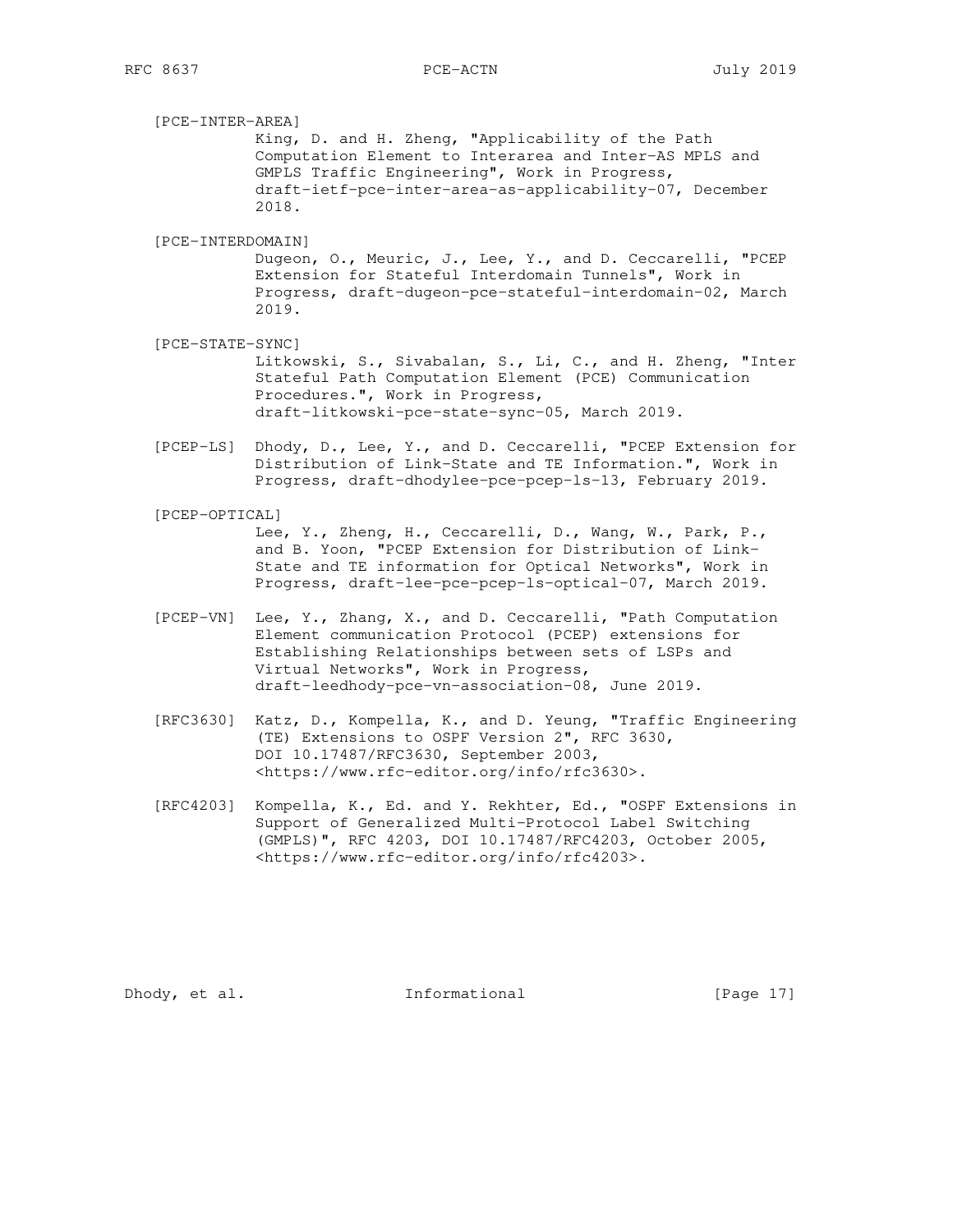- [RFC5152] Vasseur, JP., Ed., Ayyangar, A., Ed., and R. Zhang, "A Per-Domain Path Computation Method for Establishing Inter- Domain Traffic Engineering (TE) Label Switched Paths (LSPs)", RFC 5152, DOI 10.17487/RFC5152, February 2008, <https://www.rfc-editor.org/info/rfc5152>.
- [RFC5212] Shiomoto, K., Papadimitriou, D., Le Roux, JL., Vigoureux, M., and D. Brungard, "Requirements for GMPLS-Based Multi- Region and Multi-Layer Networks (MRN/MLN)", RFC 5212, DOI 10.17487/RFC5212, July 2008, <https://www.rfc-editor.org/info/rfc5212>.
- [RFC5305] Li, T. and H. Smit, "IS-IS Extensions for Traffic Engineering", RFC 5305, DOI 10.17487/RFC5305, October 2008, <https://www.rfc-editor.org/info/rfc5305>.
- [RFC5307] Kompella, K., Ed. and Y. Rekhter, Ed., "IS-IS Extensions in Support of Generalized Multi-Protocol Label Switching (GMPLS)", RFC 5307, DOI 10.17487/RFC5307, October 2008, <https://www.rfc-editor.org/info/rfc5307>.
- [RFC5441] Vasseur, JP., Ed., Zhang, R., Bitar, N., and JL. Le Roux, "A Backward-Recursive PCE-Based Computation (BRPC) Procedure to Compute Shortest Constrained Inter-Domain Traffic Engineering Label Switched Paths", RFC 5441, DOI 10.17487/RFC5441, April 2009, <https://www.rfc-editor.org/info/rfc5441>.
- [RFC5623] Oki, E., Takeda, T., Le Roux, JL., and A. Farrel, "Framework for PCE-Based Inter-Layer MPLS and GMPLS Traffic Engineering", RFC 5623, DOI 10.17487/RFC5623, September 2009, <https://www.rfc-editor.org/info/rfc5623>.
- [RFC6241] Enns, R., Ed., Bjorklund, M., Ed., Schoenwaelder, J., Ed., and A. Bierman, Ed., "Network Configuration Protocol (NETCONF)", RFC 6241, DOI 10.17487/RFC6241, June 2011, <https://www.rfc-editor.org/info/rfc6241>.
- [RFC7149] Boucadair, M. and C. Jacquenet, "Software-Defined Networking: A Perspective from within a Service Provider Environment", RFC 7149, DOI 10.17487/RFC7149, March 2014, <https://www.rfc-editor.org/info/rfc7149>.
- [RFC7399] Farrel, A. and D. King, "Unanswered Questions in the Path Computation Element Architecture", RFC 7399, DOI 10.17487/RFC7399, October 2014, <https://www.rfc-editor.org/info/rfc7399>.

Dhody, et al. 10 Informational 10 [Page 18]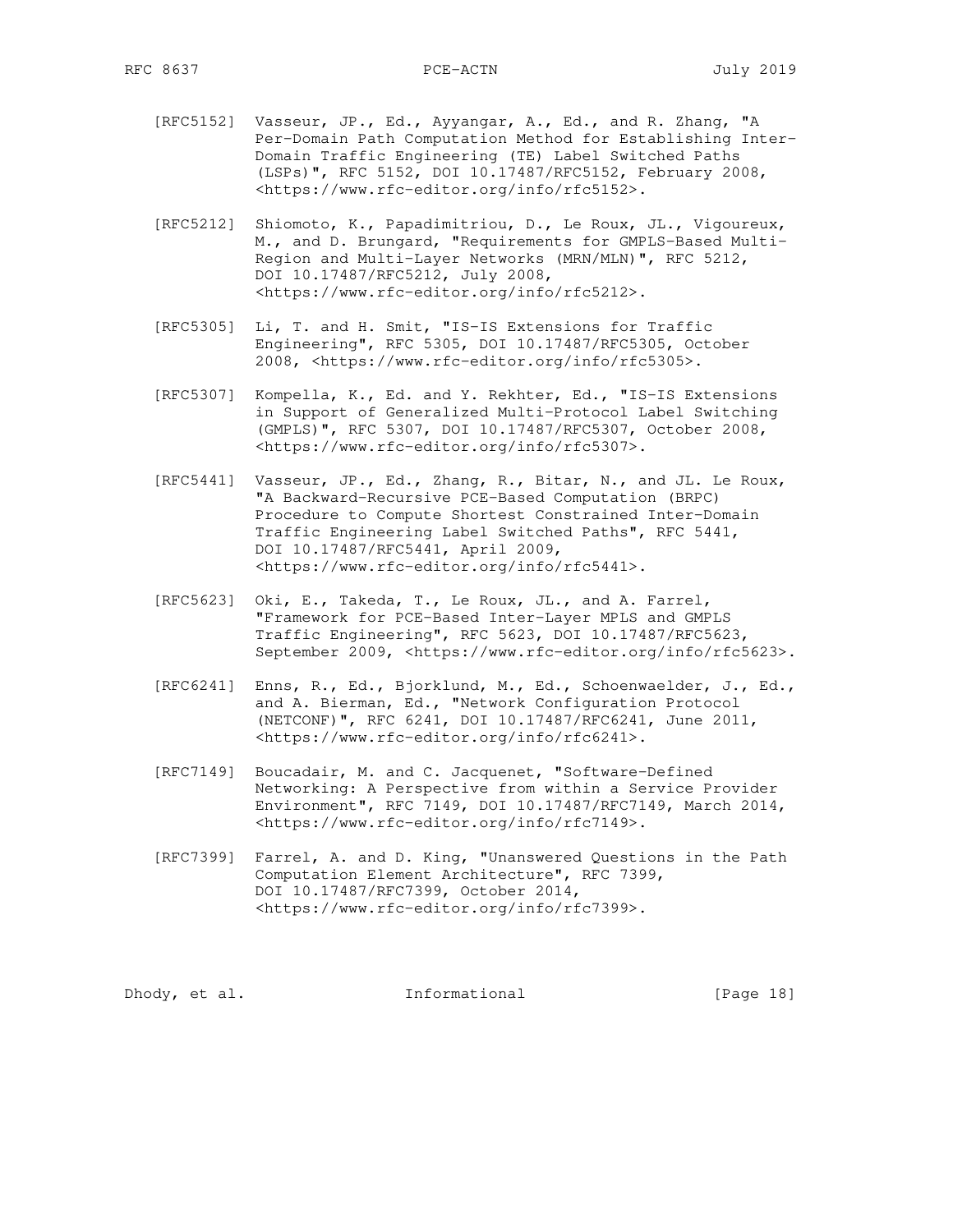- [RFC7491] King, D. and A. Farrel, "A PCE-Based Architecture for Application-Based Network Operations", RFC 7491, DOI 10.17487/RFC7491, March 2015, <https://www.rfc-editor.org/info/rfc7491>.
- [RFC7525] Sheffer, Y., Holz, R., and P. Saint-Andre, "Recommendations for Secure Use of Transport Layer Security (TLS) and Datagram Transport Layer Security (DTLS)", BCP 195, RFC 7525, DOI 10.17487/RFC7525, May 2015, <https://www.rfc-editor.org/info/rfc7525>.
- [RFC7752] Gredler, H., Ed., Medved, J., Previdi, S., Farrel, A., and S. Ray, "North-Bound Distribution of Link-State and Traffic Engineering (TE) Information Using BGP", RFC 7752, DOI 10.17487/RFC7752, March 2016, <https://www.rfc-editor.org/info/rfc7752>.
- [RFC8040] Bierman, A., Bjorklund, M., and K. Watsen, "RESTCONF Protocol", RFC 8040, DOI 10.17487/RFC8040, January 2017, <https://www.rfc-editor.org/info/rfc8040>.
- [RFC8051] Zhang, X., Ed. and I. Minei, Ed., "Applicability of a Stateful Path Computation Element (PCE)", RFC 8051, DOI 10.17487/RFC8051, January 2017, <https://www.rfc-editor.org/info/rfc8051>.
- [RFC8231] Crabbe, E., Minei, I., Medved, J., and R. Varga, "Path Computation Element Communication Protocol (PCEP) Extensions for Stateful PCE", RFC 8231, DOI 10.17487/RFC8231, September 2017, <https://www.rfc-editor.org/info/rfc8231>.
- [RFC8253] Lopez, D., Gonzalez de Dios, O., Wu, Q., and D. Dhody, "PCEPS: Usage of TLS to Provide a Secure Transport for the Path Computation Element Communication Protocol (PCEP)", RFC 8253, DOI 10.17487/RFC8253, October 2017, <https://www.rfc-editor.org/info/rfc8253>.
- [RFC8281] Crabbe, E., Minei, I., Sivabalan, S., and R. Varga, "Path Computation Element Communication Protocol (PCEP) Extensions for PCE-Initiated LSP Setup in a Stateful PCE Model", RFC 8281, DOI 10.17487/RFC8281, December 2017, <https://www.rfc-editor.org/info/rfc8281>.

Dhody, et al. Informational [Page 19]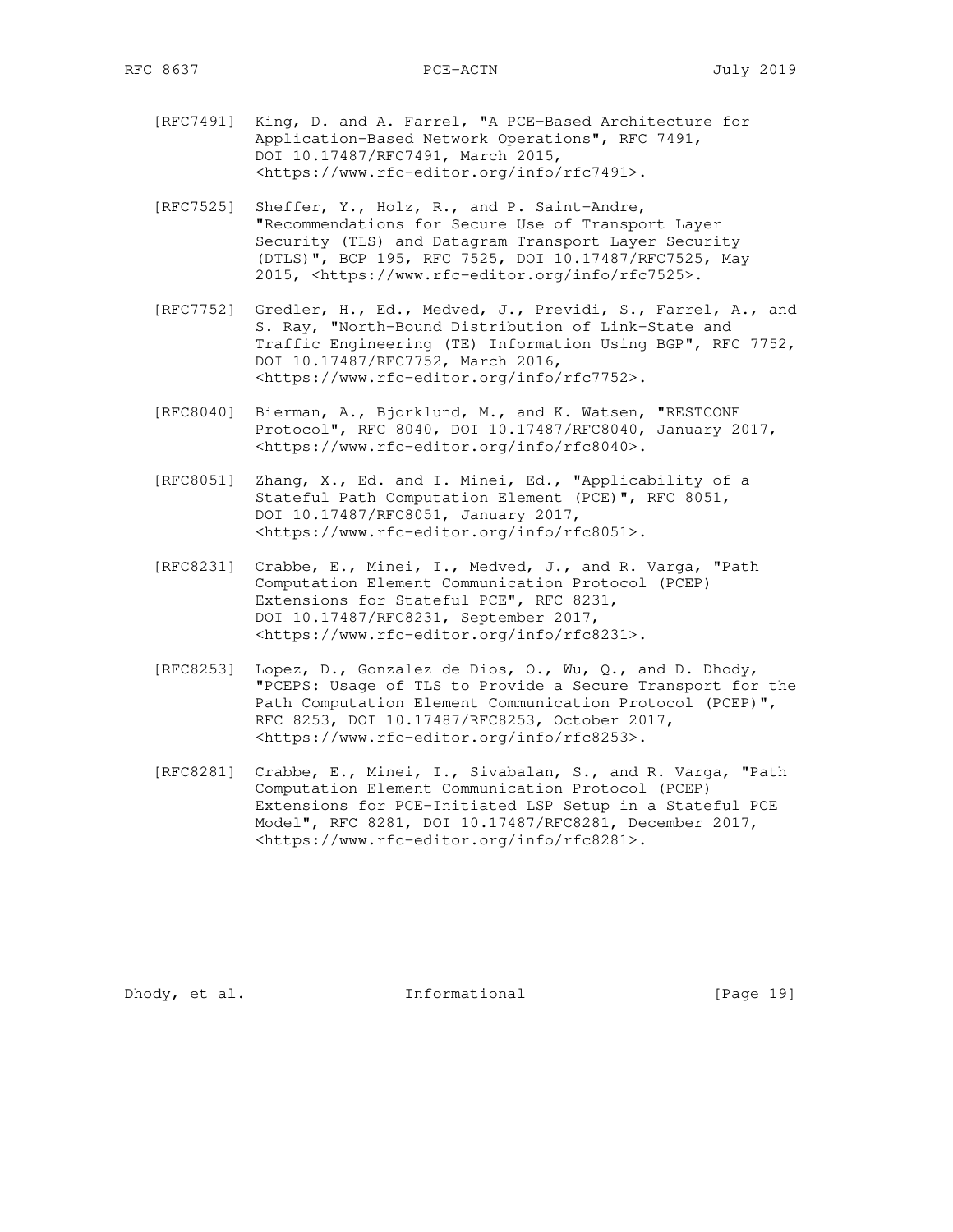- [RFC8283] Farrel, A., Ed., Zhao, Q., Ed., Li, Z., and C. Zhou, "An Architecture for Use of PCE and the PCE Communication Protocol (PCEP) in a Network with Central Control", RFC 8283, DOI 10.17487/RFC8283, December 2017, <https://www.rfc-editor.org/info/rfc8283>.
- [RFC8454] Lee, Y., Belotti, S., Dhody, D., Ceccarelli, D., and B. Yoon, "Information Model for Abstraction and Control of TE Networks (ACTN)", RFC 8454, DOI 10.17487/RFC8454, September 2018, <https://www.rfc-editor.org/info/rfc8454>.

Dhody, et al. 1nformational [Page 20]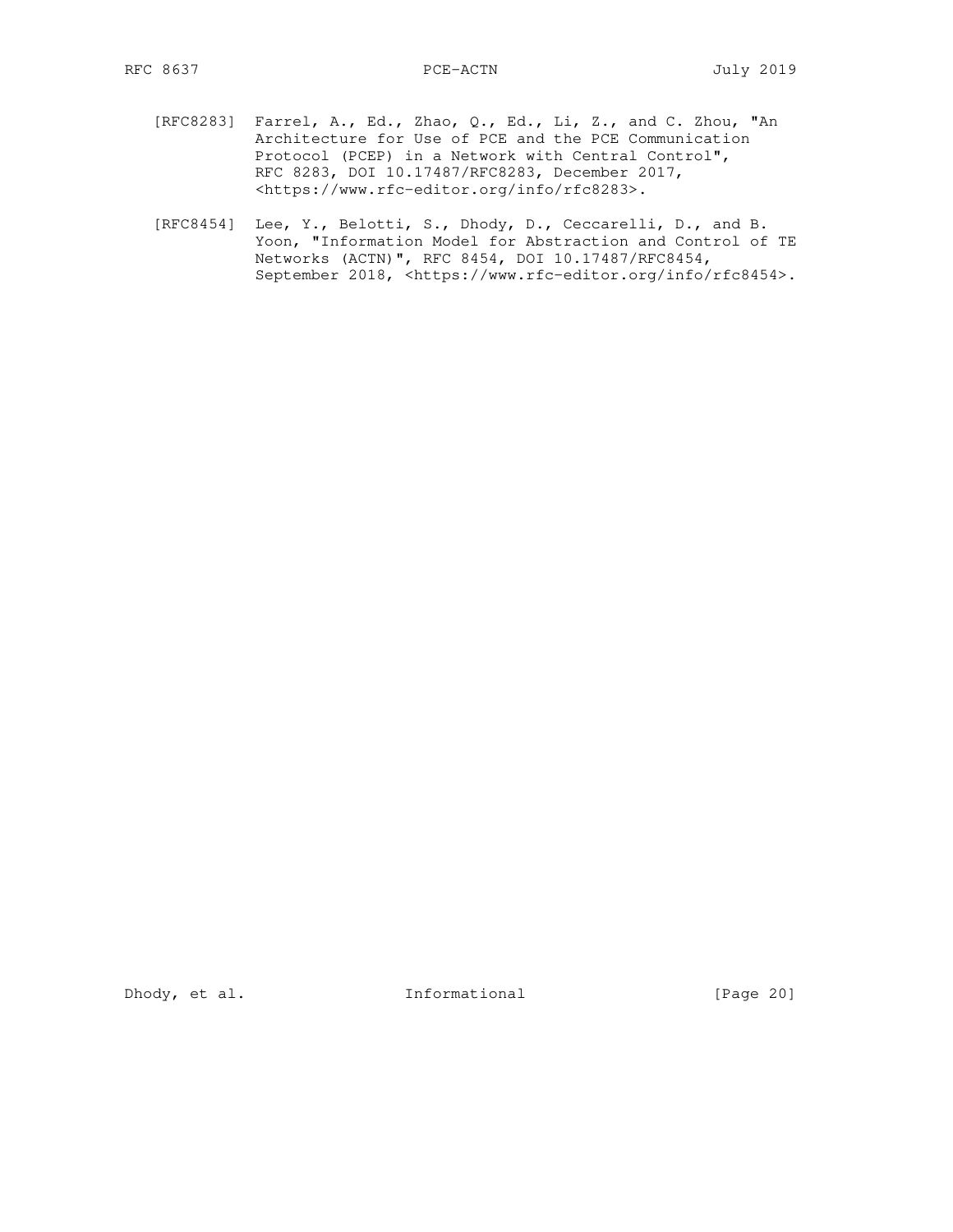Appendix A. Additional Information

 In the paper [EXP], the application of the ACTN architecture is presented to demonstrate the control of a multidomain flexi-grid optical network by proposing, adopting, and extending:

- o the Hierarchical active stateful PCE architectures and protocols
- o the PCEP protocol to support efficient and incremental link-state topological reporting, known as PCEP-LS
- o the per-link partitioning of the optical spectrum based on variable-sized allocated frequency slots enabling network sharing and virtualization
- o the use of a model-based interface to dynamically request the instantiation of virtual networks for specific clients/tenants.

 The design and implementation of the test bed are reported in order to validate the approach.

Acknowledgments

 The authors would like to thank Jonathan Hardwick for the inspiration behind this document. Further thanks to Avantika for her comments with suggested text.

 Thanks to Adrian Farrel and Daniel King for their substantial reviews.

Thanks to Yingzhen Qu for RTGDIR review.

Thanks to Rifaat Shekh-Yusef for SECDIR review.

Thanks to Meral Shirazipour for GENART review.

Thanks to Roman Danyliw and Barry Leiba for IESG review comments.

Thanks to Deborah Brungard for being the responsible AD.

Dhody, et al. 1nformational [Page 21]